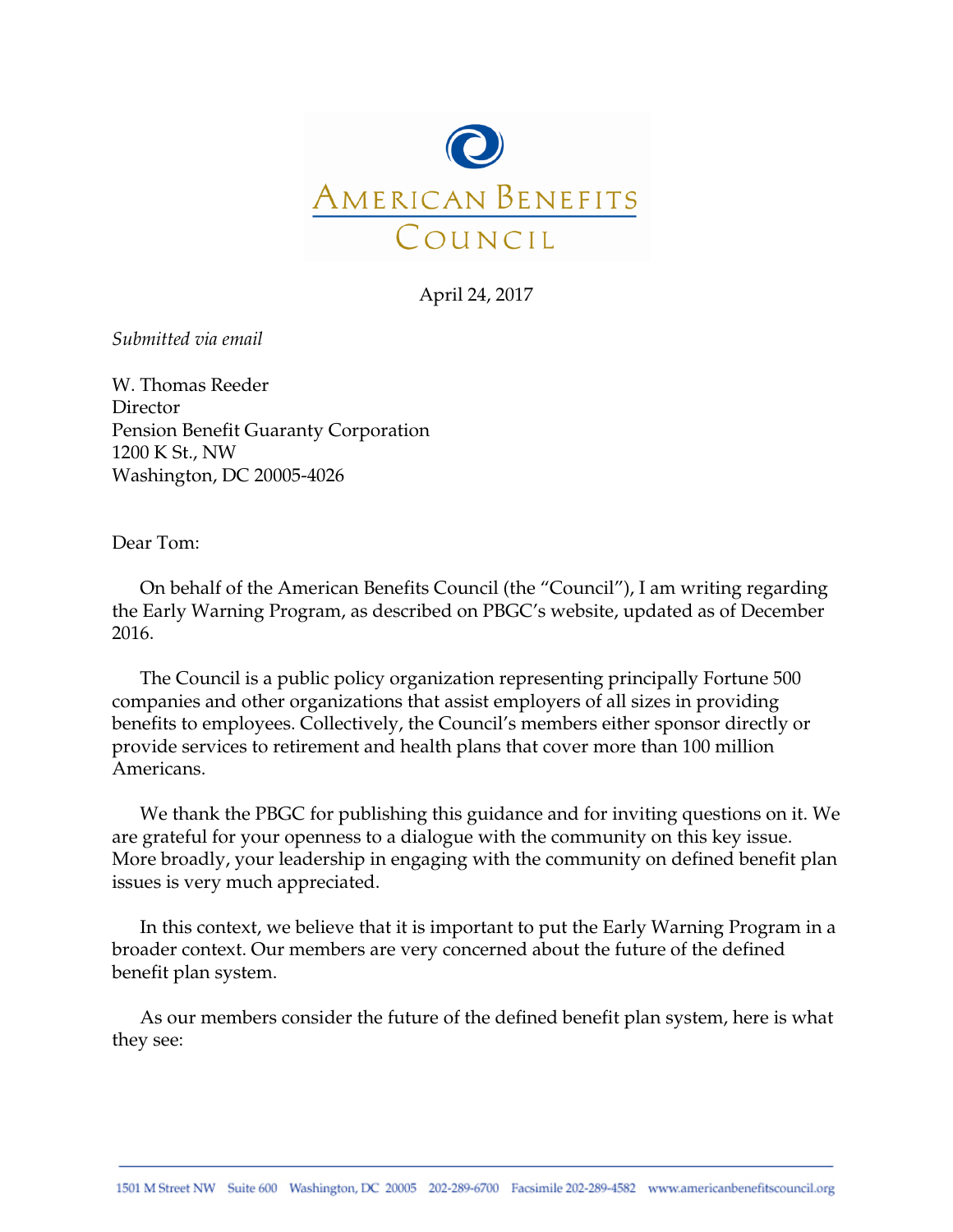- The defined benefit system, including frozen plans, continues to provide valuable benefits to millions of participants.
- The continued volatility in the balance sheet treatment of defined benefit plans, due to the use of short-term measures to determine long-term funding obligations, is very difficult for businesses trying to make business plans.
- The continued volatility in defined benefit plan funding presents another very serious challenge for businesses.
- Single-employer premiums have skyrocketed to the point that they are a major factor in pushing employers to exit the system in whole or in part, thus eroding PBGC's premium base.
- With employers leaving the system in whole or in part at a rapid pace, there is concern that in the future the few left in the system could be saddled with the liabilities of the struggling plan sponsors that cannot afford to leave the system, thus further accelerating the exodus in whole or in part from the system.
- There is a concern that PBGC's single employer plan system could be tapped to pay for multiemployer plan liabilities. This too is causing some companies to accelerate their plans to exit the system.
- Treasury nondiscrimination rules will effectively prohibit employers from keeping closed plans alive for existing employees, and proposed Treasury regulations do not solve the problem.
- Proposed mortality tables assume large future improvements in life expectancy, thus increasing funding and premium liabilities.

All of the above factors are pressing employers towards exiting the defined benefit plan system, which is by far the greatest threat to the PBGC's single employer plan program. As the Early Warning Program expands, it becomes a significant contributor to this threat.

We need to consider the Early Warning Program in this context.

**Under the updated criteria, almost every company in the country could be subject to the Early Warning Program.** Under the program (as revised in December 2016), a company could be subjected to the Early Warning Program if, for example, it has "a downward trend in cash flow or other financial factors." There is probably almost no company in the country that, over the course of a business cycle, does not have a downtrend in some financial factor. Another trigger is "a change in the group of companies legally responsible for supporting a pension plan (a controlled group),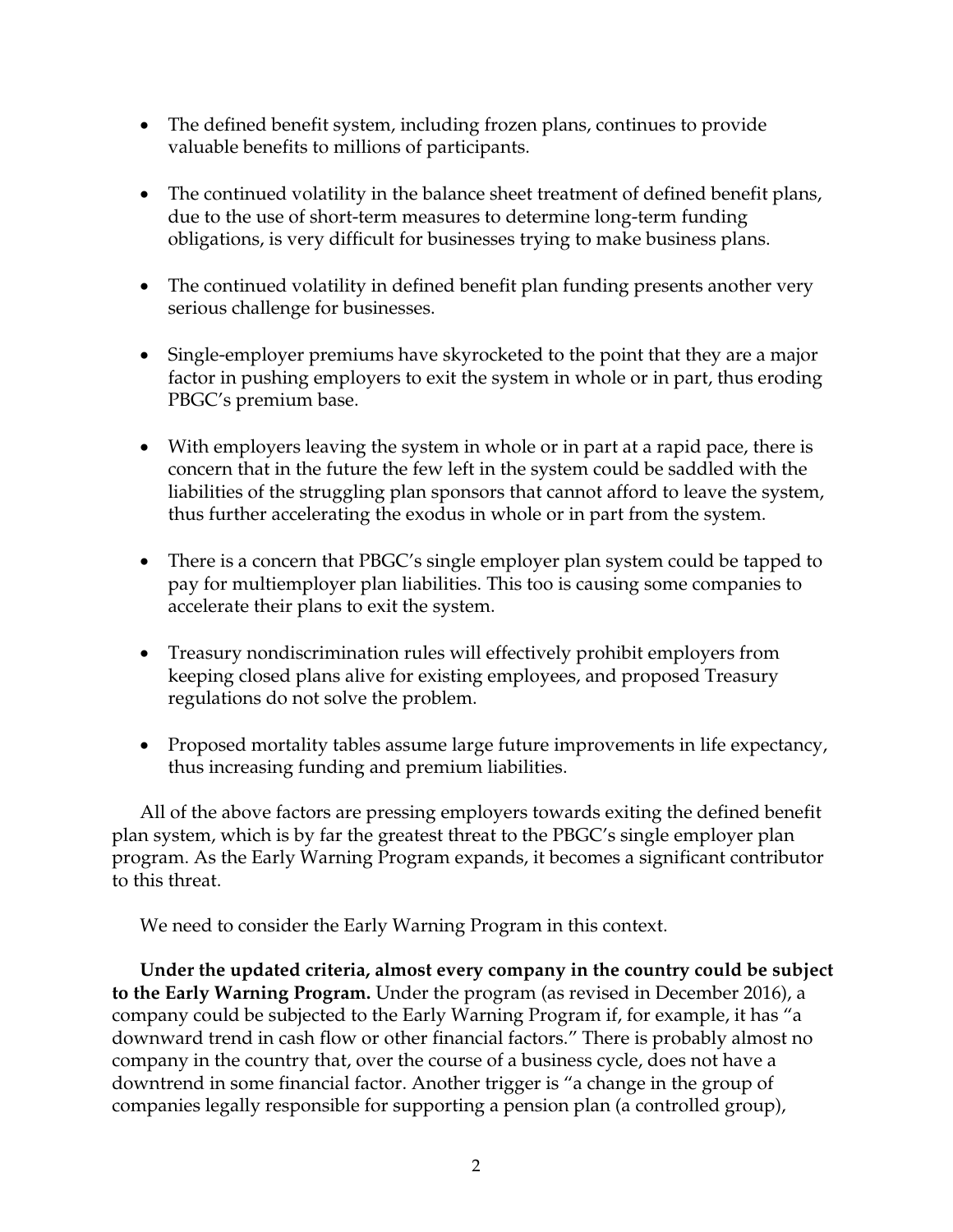including a spin-off of a subsidiary." Large companies make acquisitions and dispositions routinely as a matter of everyday business and further, many changes to controlled groups are the result of internal reorganizations and do not involve any transfer to unrelated parties. Any or all of these situations could result in a company being engaged in the program.

It is important to note that the December announcement regarding the program was the first public statement that the program can apply when there is not a business transaction that can undermine the ability of the plan sponsor to adequately fund the plan. This is a major departure from past guidance and a departure that provides PBGC with the ability to apply the program to almost any plan sponsor in the country.

The PBGC Participant and Plan Sponsor Advocate, Connie Donovan, addressed this issue very well in her 2016 report:

Early reaction by the sponsor community to the new [Early Warning Program] guidance is that it seems to suggest that PBGC can and will intervene in routine business transactions, which is hardly helpful in encouraging the maintenance of pension plans and calls into question whether Congress ever intended PBGC have this kind of authority. This guidance also significantly expands on the types of situations that might trigger an Early Warning Program case, as PBGC has now added "significant credit deterioration" and "a downward trend in cash flow or other financial factors" to the standard list of considerations.

Although PBGC has historically taken into account a company's "creditworthiness" or other financial factors relating to the company under the Early Warning Program, it did so in the context of a particular transaction. Now it appears that such factors may be the basis for an Early Warning Program demand absent a particular transaction. For plan sponsors, that is a troubling expansion of the reach of the Early Warning Program. As a result, PBGC may be contacting employers to request that the employer make an excess contribution to the plan or provide some other form of protection to PBGC and/or the plan, in the absence of any transaction, and threaten involuntary termination of the plan if the employer refuses, making it almost impossible for the employer to overcome financial difficulties.

**Adverse effects of broader application of the program:** we understand that PBGC would like to retain discretion to give itself the ability to intervene when it believes necessary. But this retention of broad discretion comes at a huge cost. The perception is that anyone could be subject to the program at any time. PBGC may answer that there are only around five settlements per year. But this is not an accurate measure of the damage being done by the program.

As noted on the website, PBGC engages with about 300 situations per year. That can mean that 300 major employers may need to put transactions on hold (potentially jeopardizing them) and/or reserve large amounts of assets in case the PBGC's inquiry turns into a full-fledged and difficult negotiation (which can also lead to unexpected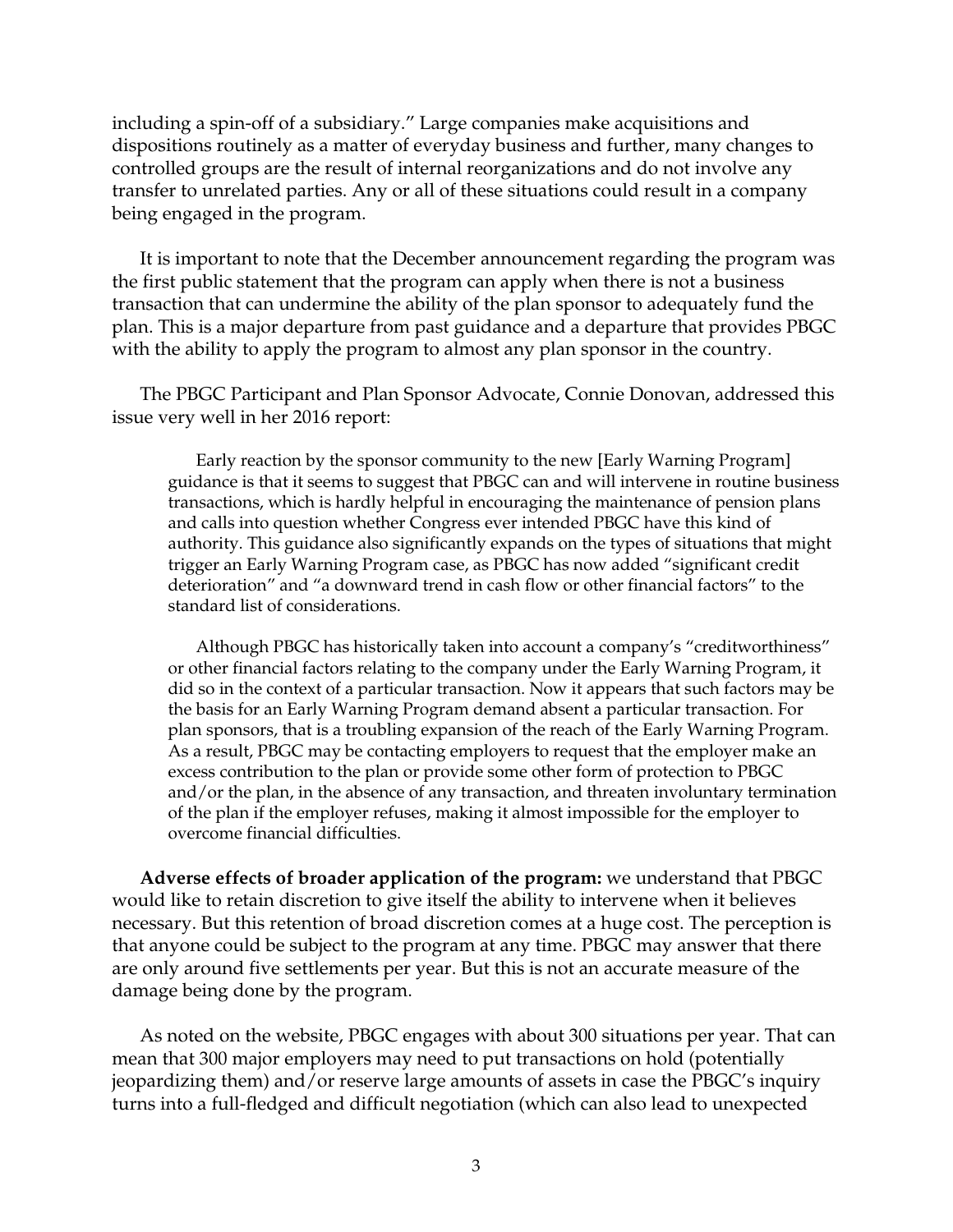second and third-order effects, for example, under financial covenants). Further, the disruption to corporate staff and direct and indirect costs generated by having to deal with the PBGC under the Program should not be underestimated. And beyond the 300, many other employers have no certainty as to whether they will suddenly become the target of this Program, with the intense disruption that it can cause.

This Program needs meaningful guidelines where employers understand the circumstances under which it will apply. Defined benefit plan sponsors deserve more than a general document on a website that allows PBGC to invoke the program with respect to almost any defined benefit plan sponsor in the country. (As noted, almost every company has a downward trend with respect to some financial factor and almost every large company enters into business transactions or reorganizations.)

**Under the Early Warning Program, PBGC has seemingly unlimited discretion regarding what to demand from a plan sponsor.** Just as there are no effective constraints on the circumstances in which a plan sponsor can be targeted under the Program, there are similarly no apparent constraints on what the PBGC can ask for in exchange for not pursuing an involuntary termination of the plan. This can only add to the concern of plan sponsors across the country, as they consider all the reasons to exit the system. And, from a plan sponsor perspective, the problems that arise from this lack of limits are exacerbated by the lack of formal process around the program.

**The Early Warning Program is a continuation of a counterproductive trend: imposing burdens on plan sponsors when they are least able to deal with those burdens.** PBGC only assumes liabilities if a company becomes insolvent. So in that context, it seems logical that PBGC would try to avoid imposing significant burdens on struggling companies trying to recover. But the Early Warning Program goes in exactly the opposite direction – identifying the companies that are struggling the most and imposing the greatest burdens on those companies. This is structured to do great longterm damage to the PBGC, both from the exodus from the system and from more insolvencies and thus more liabilities.

**Suggested changes to the program:** we are not suggesting that the Early Warning Program is the main factor causing the exodus from the defined benefit system. It is not. But it is a factor. And it is a factor that PBGC has the power to address. It would send a good signal if PBGC were, on its own, to reform the program in a helpful way.

Here are the seven steps we would recommend:

• **Suspend the program for six months while it is evaluated and reformed**. In its current state, the program is counterproductive for PBGC and plan sponsors. Until it is evaluated and reformed, the program should be suspended, except in emergency situations.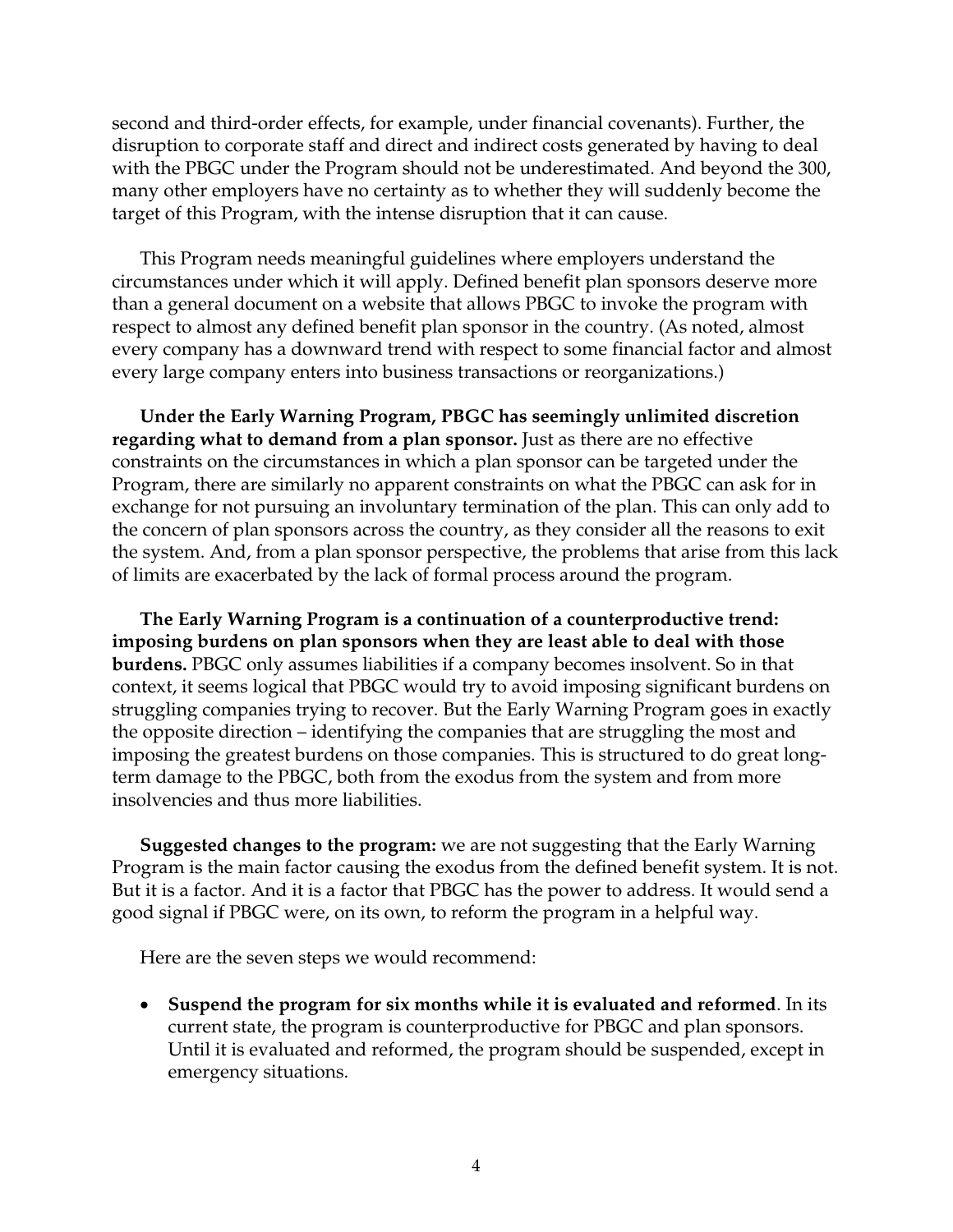- **Reform the criteria for the program.** The program was appropriate when it focused on transactions that undermined the group's ability to fund a plan. For example, if a very substantial portion of a business is leaving a controlled group, but the entire plan is being left behind, that may be a situation where it is appropriate for PBGC to intervene. Another example is the reverse situation where the plan is spun off along with a struggling portion of the company's business. But over the years, PBGC has moved from this logical transactionbased concept to a view that all businesses can effectively be subject to the program at almost any time. We need to get back to the logical roots of the program, so that the program is limited to business transactions that materially undermine the ability to fund the plan adequately in the future.
- **Obtain board of directors approval for large plan involuntary terminations based on long-run loss determinations**. The consequences associated with PBGC initiating an involuntary termination of a large plan, or even of raising the possibility of doing so, are extreme, and could lead to bankruptcy, job losses, and other significant problems. To ensure that such steps are fully vetted from multiple perspectives before they are undertaken in the case of a large plan, we recommend that PBGC first obtain the approval of its board of directors in any case in which the potential termination liability for all plans maintained by the controlled group exceeds \$50,000,000.
- **Provide safe harbors from the Early Warning Program.**
	- o **Provide an exemption for well-funded plans**. Various rules, including those governing funding and benefit restrictions, limit certain restrictions to plans funded under a specified level. This reflects two policy judgments. First, the additional restrictions are not warranted when a plan achieves the specified funding level. Second, this structure creates incentives to maintain a certain funding level. For both reasons, PBGC should exempt any plan from the Early Warning Program if the plan had an adjusted funding target attainment percentage (as defined under Code Section 436) of at least 80 percent for the previous plan year.
	- o **Provide other safe harbors**. Even the effort to identify the types of business transactions that may materially undermine the ability to fund the plan adequately in the future involves substantial discretion. Accordingly, it would be helpful for PBGC to formally designate criteria that, if met, will not trigger the program. PBGC has done this in the past with respect to the program, and it has been very helpful.
- **Reform the "sanctions" under the program.** Informally, PBGC takes the position that the "sanctions" it seeks under the program do not affect the ability of the plan sponsor to carry on its business and recover. Based on input from our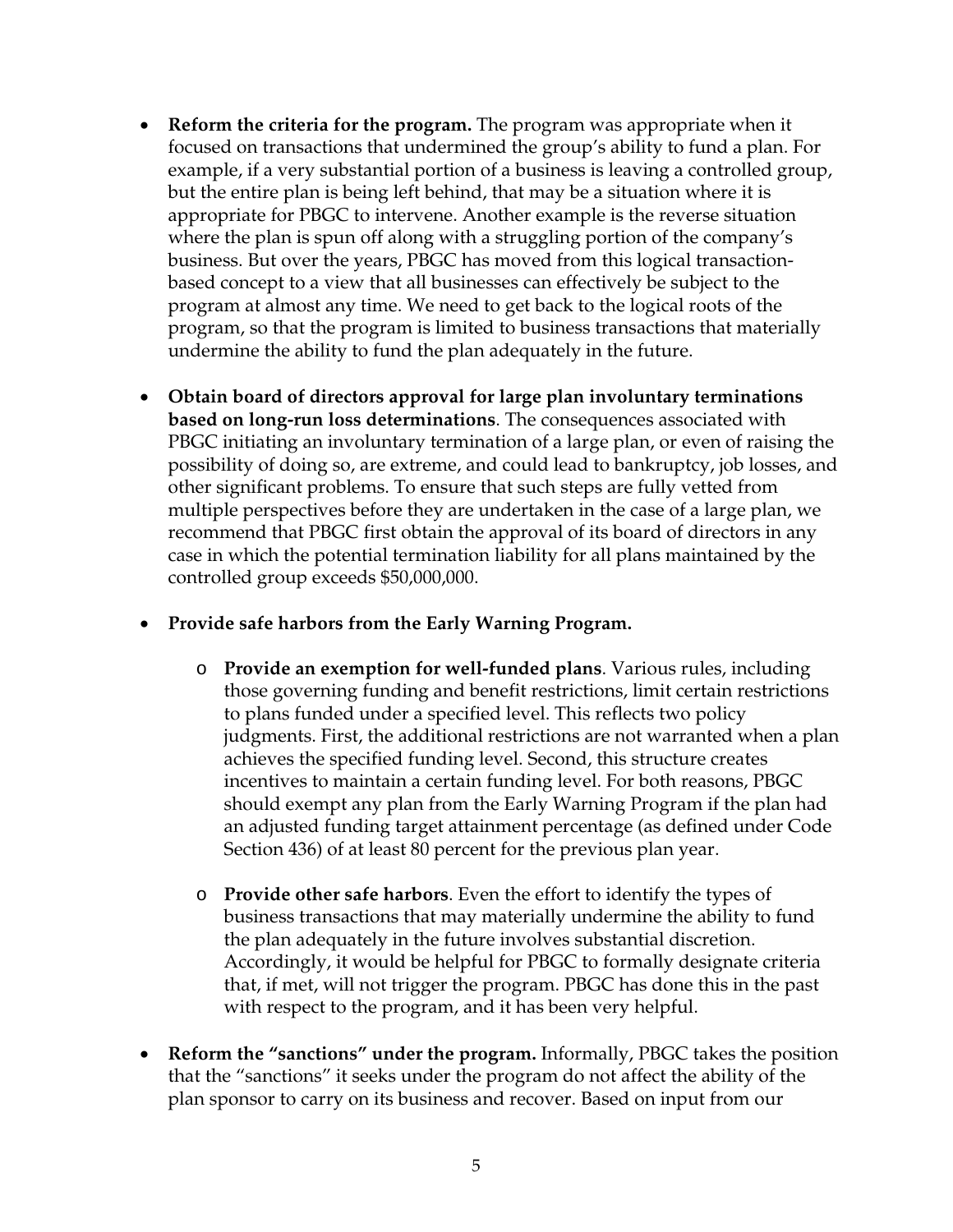members, we strongly disagree. In this context, we would propose (1) establishing meaningful parameters defining the appropriate sanctions, and (2) adopting a procedure under which there would be binding expedited *private*  arbitration regarding a sanction that must be reasonable and must not undermine the plan sponsor's ability to recover. If the sanction could have a material effect on a plan sponsor's ability to recover or is otherwise unreasonable or excessive under the circumstances, then the sanction would not apply. We would commit to working with PBGC and the business community to refine the determination of (1) when a sanction would undermine a plan sponsor's ability to recover and (2) when a sanction would otherwise be unreasonable or excessive.

- o **Expedite resolution of Early Warning Program cases.** Early Warning Program cases have in the past taken years to resolve, at great cost to the companies involved, including lost business opportunities. To address this, a company should be authorized to have an arbitrator privately resolve a program case if the case has not been resolved expeditiously by the PBGC.
- **Preclude PBGC from intervening in company businesses without statutory authorization.** In some cases, our members report that PBGC has intervened in company business operations without referencing any statutory basis, such as Section 4062(e) or the possible need to involuntarily terminate the plan. Such interventions have not been authorized by Congress and should cease.
- **Cease publicizing Early Warning Program agreements.** Companies with defined benefit plans have committed a large amount of resources to providing a secure retirement at least to their retirees. In light of the shift in the funding and accounting rules to the use of short-term measurements of funding status, many of these companies have encountered funding challenges, especially during difficult economic times. We find it very concerning that a private negotiation between the PBGC and a company trying to do the right thing for its retirees gets publicized by PBGC and then displayed for years on PBGC's website. PBGC's mission is to promote the defined benefit system. We fail to see how publicizing private negotiations does anything to promote the defined benefit system. All it does is convince plan sponsors to get out of the system before they appear on PBGC's website.

We thank you for your consideration of the issues addressed in this letter. We would like to meet to discuss these issues and will be reaching out to you soon in this regard.